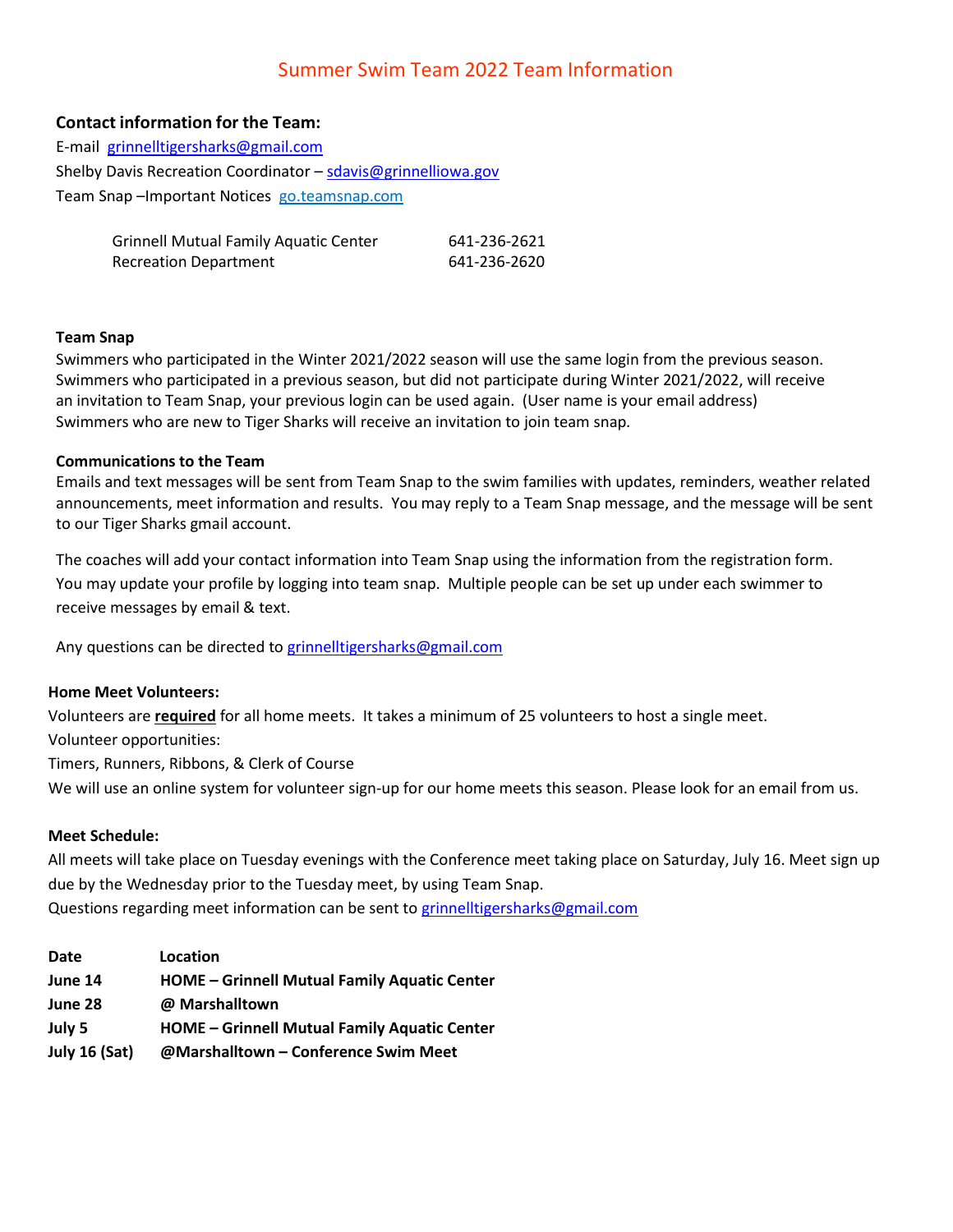### **Meet Sign Up**

The Team Snap website (**go.teamsnap.com**) will be used by swim families to indicate if their swimmer will or will not be swimming at each meet. The coaches will use the indication reports from this site to make the meet line ups. Once logged in, place a "check mark" under each meet you will attend, an "X" if you will not attend or a "?" if you are unsure, by clicking on the box under each meet.

You will receive an email invitation to all meets during the first week of the season. You may choose to make your meet indications at that time. Meet indications can be made by clicking yes, no, or maybe in the email rather than by logging into Team Snap.

You will receive a follow up email each Wednesday prior to the following Tuesday meet, to make your final indication for the upcoming meet.

Meet indications are due the **Wednesday** prior to the Tuesday meet. Meet indications for Conference will also be due by Wednesday the 6th of July. **PLEASE** be diligent in making indications including a "no" response if your swimmer will not attend, in order for the coaches to make the line ups accurately, and send the line ups to the host teams in a timely manner. Next to the indication box there is a Pencil icon, you may click on the pencil and make a comment, for example "My swimmer has another commitment and will only be able to swim in the first hour of the meet."